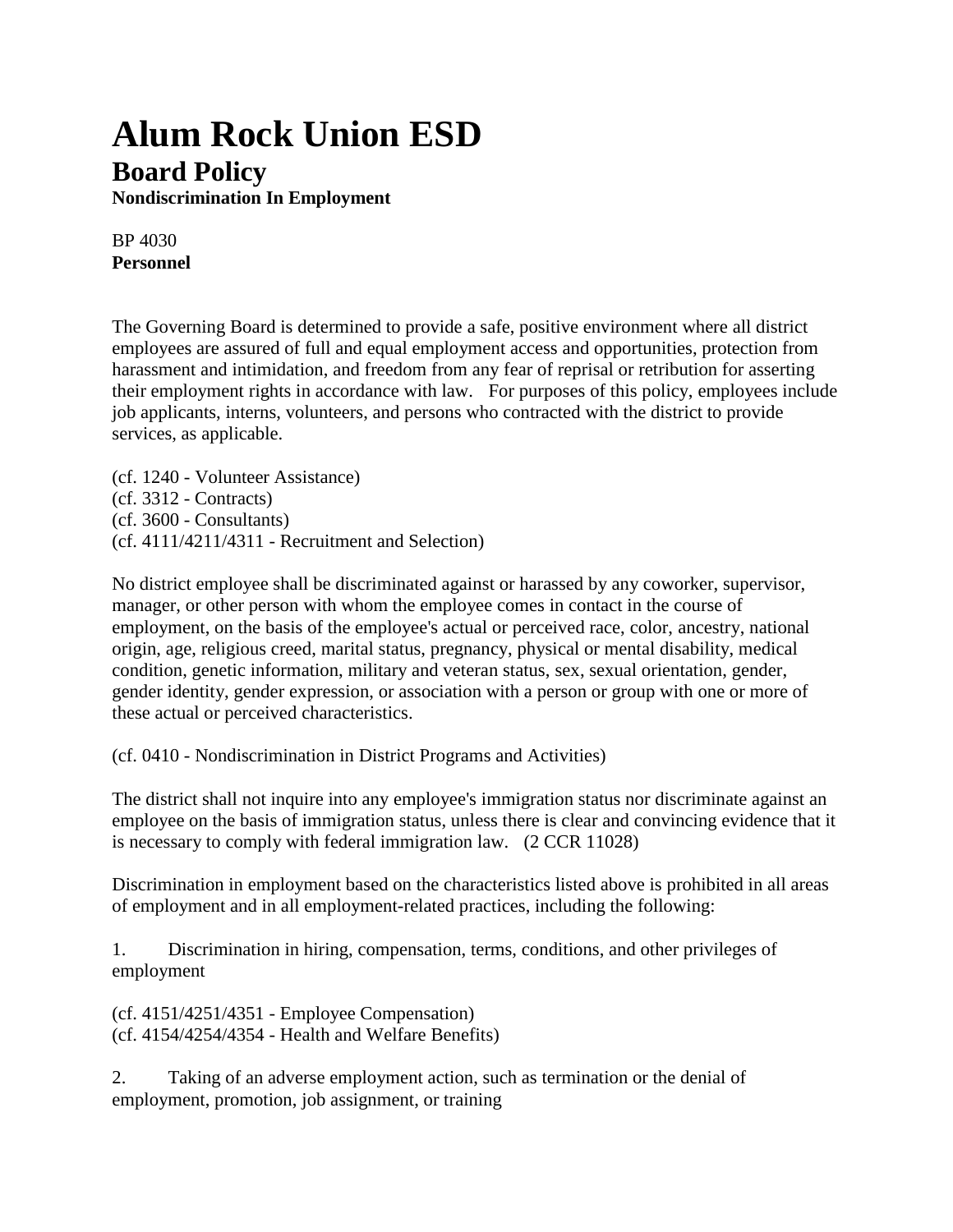3. Unwelcome conduct, whether verbal, physical, or visual, that is so severe or pervasive as to adversely affect an employee's employment opportunities, or that has the purpose or effect of unreasonably interfering with the individual's work performance or creating an intimidating, hostile, or offensive work environment

4. Actions and practices identified as unlawful or discriminatory pursuant to Government Code 12940 or 2 CCR 11006-11086, such as:

a. Sex discrimination based on an employee's pregnancy, childbirth, breastfeeding, or any related medical condition or on an employee's gender, gender expression, or gender identity, including transgender status

(cf. 4033 - Lactation Accommodation) (cf. 4119.11/4219.11/4319.11 - Sexual Harassment)

b. Religious creed discrimination based on an employee's religious belief or observance, including religious dress or grooming practices, or based on the district's failure or refusal to use reasonable means to accommodate an employee's religious belief, observance, or practice which conflicts with an employment requirement

(cf. 4119.22/4219.22/4319.22 - Dress and Grooming)

c. Requirement for a medical or psychological examination of a job applicant, or an inquiry into whether a job applicant has a mental or physical disability or a medical condition or as to the severity of any such disability or condition, without the showing of a job-related need or business necessity

d. Failure to make reasonable accommodation for the known physical or mental disability of an employee, or to engage in a timely, good faith, interactive process with an employee who has requested such accommodations in order to determine effective reasonable accommodations, if any, to be provided to the employee

(cf. 4032 - Reasonable Accommodation)

The Board also prohibits retaliation against any district employee who opposes any discriminatory employment practice by the district or its employees, agents, or representatives or who complains, testifies, assists, or in any way participates in the district's complaint process pursuant to this policy. No employee who requests an accommodation for any protected characteristic listed in this policy shall be subjected to any punishment or sanction, regardless of whether the request was granted. (Government Code 12940; 2 CCR 11028)

No employee shall, in exchange for a raise or bonus or as a condition of employment or continued employment, be required to sign any document that releases the employee's right to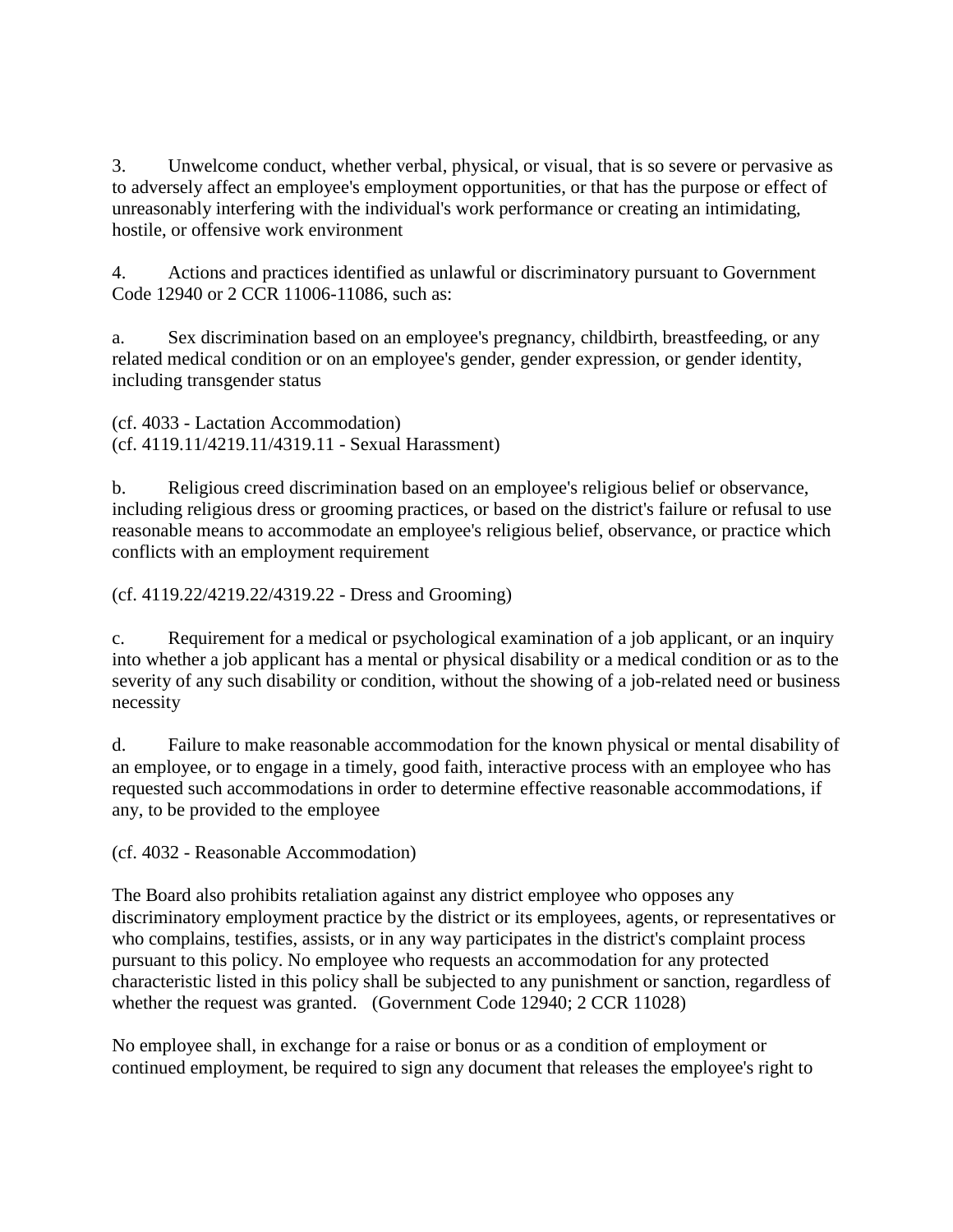file a claim against the district or to disclose information about harassment or other unlawful employment practices. (Government Code 12964.5)

Complaints concerning employment discrimination, harassment, or retaliation shall immediately be investigated in accordance with procedures specified in the accompanying administrative regulation.

Any supervisory or management employee who observes or has knowledge of an incident of prohibited discrimination or harassment, including harassment of an employee by a nonemployee, shall report the incident to the Superintendent or designated district coordinator as soon as practical after the incident. All other employees are encouraged to report such incidents to their supervisor immediately. The district shall protect any employee who reports such incidents from retaliation.

The Superintendent or designee shall use all appropriate means to reinforce the district's nondiscrimination policy including, providing training and information to employees about how to recognize harassment, discrimination, or other related conduct, how to respond appropriately, and components of the district's policies and regulations regarding discrimination. The Superintendent or designee shall regularly review the district's employment practices and, as necessary, shall take action to ensure district compliance with the nondiscrimination laws.

Any district employee who engages in prohibited discrimination, harassment, or retaliation or who aids, abets, incites, compels, or coerces another to engage or attempt to engage in such behavior in violation of this policy shall be subject to disciplinary action, up to and including dismissal.

(cf. 4118 - Dismissal/Suspension/Disciplinary Action) (cf. 4218 - Dismissal/Suspension/Disciplinary Action)

Legal Reference: EDUCATION CODE 200-262.4 Prohibition of discrimination CIVIL CODE 51.7 Freedom from violence or intimidation GOVERNMENT CODE 11135 Unlawful discrimination 11138 Rules and regulations 12900-12996 Fair Employment and Housing Act, especially: 12940-12952 Unlawful employment practices 12960-12976 Unlawful employment practices; complaints

PENAL CODE 422.56 Definitions, hate crimes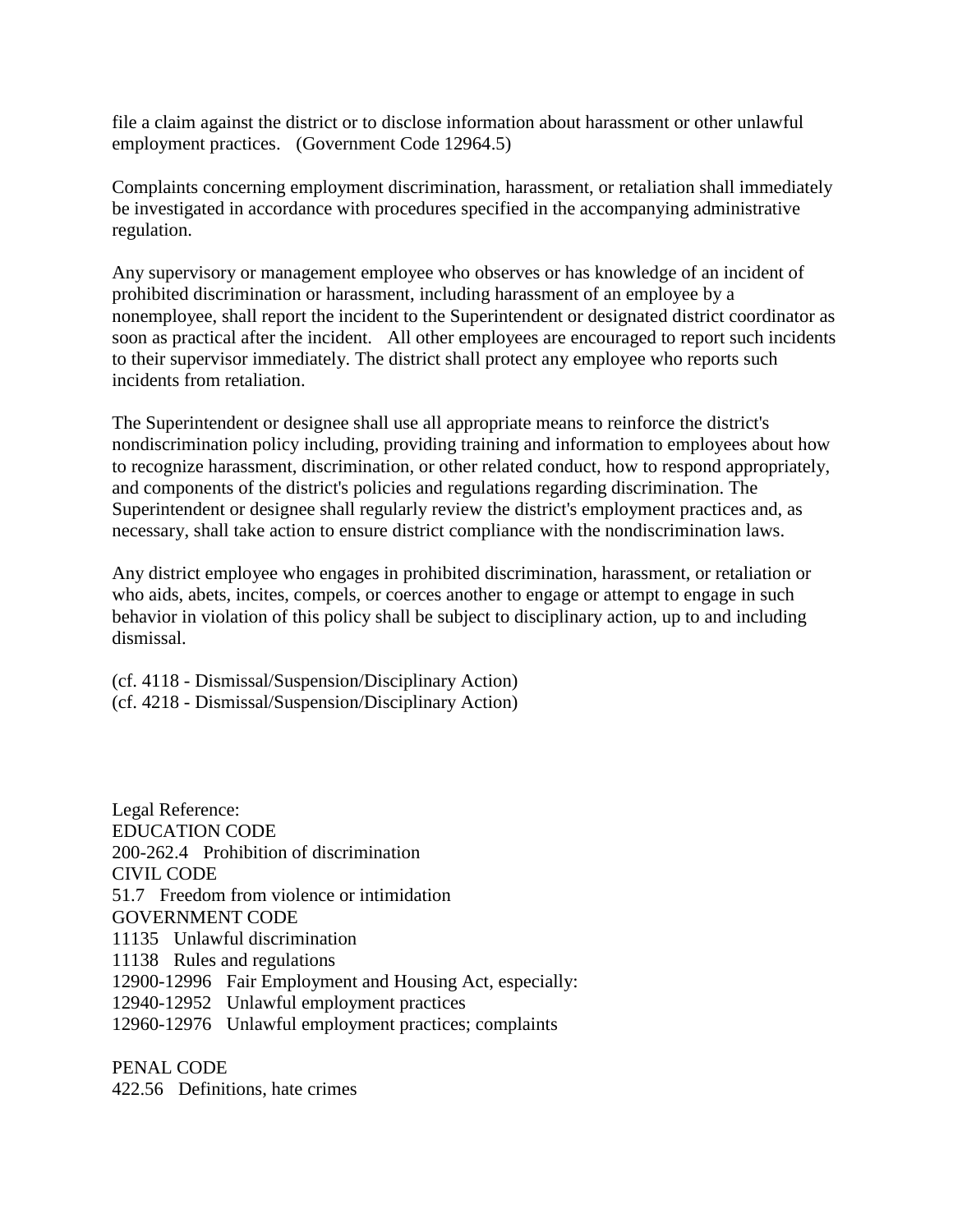- CODE OF REGULATIONS, TITLE 2
- 11006-11086 Discrimination in employment, especially:
- 11013 Recordkeeping
- 11019 Terms, conditions and privileges of employment
- 11023 Harassment and discrimination prevention and correction
- 11024 Sexual harassment training and education
- 11027-11028 National origin and ancestry discrimination
- CODE OF REGULATIONS, TITLE 5
- 4900-4965 Nondiscrimination in elementary and secondary education programs
- UNITED STATES CODE, TITLE 20
- 1681-1688 Title IX of the Education Amendments of 1972
- UNITED STATES CODE, TITLE 29
- 621-634 Age Discrimination in Employment Act
- 794 Section 504 of the Rehabilitation Act of 1973
- UNITED STATES CODE, TITLE 42
- 2000d-2000d-7 Title VI, Civil Rights Act of 1964, as amended
- 2000e-2000e-17 Title VII, Civil Rights Act of 1964, as amended
- 2000ff-2000ff-11 Genetic Information Nondiscrimination Act of 2008
- 2000h-2-2000h-6 Title IX of the Civil Rights Act of 1964
- 6101-6107 Age discrimination in federally assisted programs
- 12101-12213 Americans with Disabilities Act
- CODE OF FEDERAL REGULATIONS, TITLE 28
- 35.101-35.190 Americans with Disabilities Act
- CODE OF FEDERAL REGULATIONS, TITLE 34
- 100.6 Compliance information
- 104.7 Designation of responsible employee for Section 504
- 104.8 Notice
- 106.8 Designation of responsible employee and adoption of grievance procedures
- 106.9 Dissemination of policy
- 110.1-110.39 Nondiscrimination on the basis of age
- COURT DECISIONS
- Thompson v. North American Stainless LP, (2011) 131 S.Ct. 863
- Shephard v. Loyola Marymount, (2002) 102 Cal.App.4th 837
- Management Resources:
- CALIFORNIA DEPARTMENT OF FAIR EMPLOYMENT AND HOUSING PUBLICATIONS California Law Prohibits Workplace Discrimination and Harassment
- Transgender Rights in the Workplace
- Workplace Harassment Guide for California Employers
- Your Rights and Obligations as a Pregnant Employee
- U.S. DEPARTMENT OF EDUCATION, OFFICE FOR CIVIL RIGHTS PUBLICATIONS
- Notice of Non-Discrimination, August 2010
- U.S. EQUAL EMPLOYMENT OPPORTUNITY COMMISSION PUBLICATIONS
- EEOC Compliance Manual
- Enforcement Guidance: Vicarious Employer Liability for Unlawful Harassment by Supervisors,